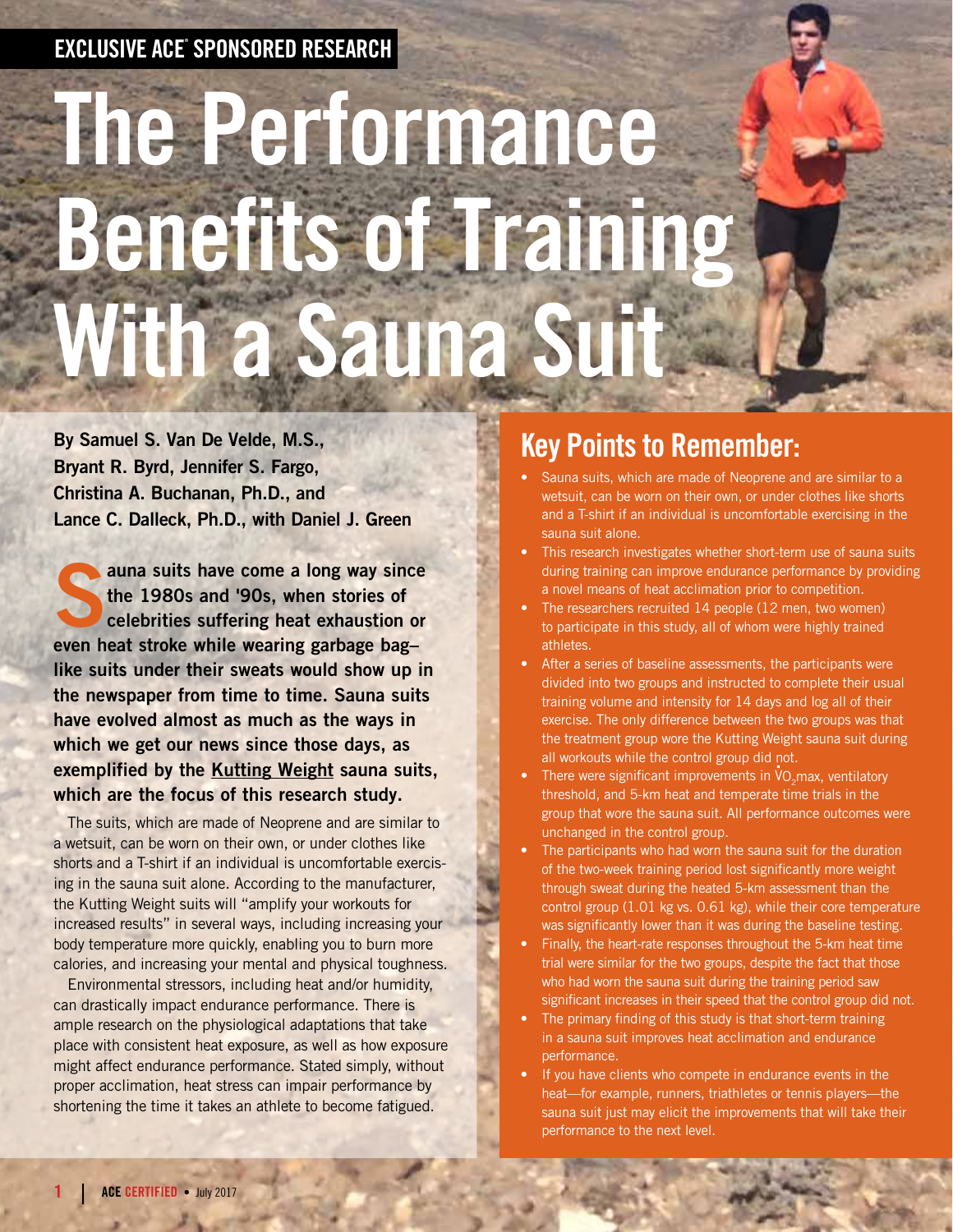Can short-term use of sauna suits during training improve endurance performance by providing a novel means of heat acclimation prior to competition?

ACE enlisted the help of Lance C. Dalleck, Ph.D., and his team of researchers in the High Altitude Exercise Physiology Program at Western State Colorado University to investigate whether wearing the Kutting Weight sauna suits would provide adequate heat acclimation to improve performance during an endurance event.

# The Study

The researchers recruited 14 people (12 men, two women) to participate in this study, half of whom were in the "treatment" group and half of whom were in the control group. It's important to highlight the fact that, in addition to being lowrisk and free of any cardiovascular, pulmonary or metabolic disease, the participants were highly trained endurance athletes. Each individual had six or more years of endurance training and competition experience, and trained for seven to 12 hours each week.

All participants were acclimatized to the altitude at Western State Colorado University, which sits at 7700 feet (2350 meters) above sea level, and the study was scheduled during a period when there were no competitions planned. The physical attributes of the participants are presented in Table 1.

| Table 1                                                         |                   |                 |  |  |  |  |
|-----------------------------------------------------------------|-------------------|-----------------|--|--|--|--|
| Physical attributes of participants (values are mean $\pm$ SD). |                   |                 |  |  |  |  |
|                                                                 | Treatment $(n=7)$ | Control $(n=7)$ |  |  |  |  |
| Age (years)                                                     | $27.0 + 7.6$      | $31.6 + 12.1$   |  |  |  |  |
| Height (cm)                                                     | $174.3 + 3.4$     | $171.0 \pm 7.9$ |  |  |  |  |
| Weight (kg)                                                     | $68.4 + 6.7$      | $70.6 + 5.8$    |  |  |  |  |

Prior to the onset of the study, the 14 participants underwent a battery of physiological and performance assessments. The order of the tests was randomized to prevent an "order effect," the participants were instructed to avoid the consumption of alcohol or caffeine for at least 24 hours before each assessment, and there was a minimum of 48 hours between visits to the lab.

During one visit, they performed a maximal exercise test on a treadmill to measure their maximal oxygen uptake ( $\rm{VO_2}$ max). A metabolic analyzer was used to establish each participant's  $\mathsf{\mathring{V}O}_{2}$ max.

During another visit, they completed a 5-km time trial on a treadmill in a simulated hot environment (approximately 95° F/35° C). Participants were instructed to give maximal effort; the pace was initially set to each participant's personal best in a 5-km race.



Finally, during a third visit to the lab, they again completed a 5-km time trial, this time in a temperate environment (approximately 64° F/18° C). The same instructions were given to the participants during this test as during the hot-environment run.

Prior to each of the 5-km time trials, each participant was weighed, so that weight lost through sweating could be measured via a second weighing immediately after the run. In addition, heart rate, ratings of perceived exertion, core body temperature and time elapsed were recorded every 400 meters and at 5000 meters (i.e., the end of the 5-km run).

After the completion of the baseline testing, the participants were paired according to sex,  $\boldsymbol{\mathring{v}}$ O<sub>2</sub>max and their personal best times on the 5-km runs, and then randomized into the treatment and control groups so that the groups were as equal in terms of fitness level as possible.

The design for the two-week period after the baseline testing could not have been simpler. The athletes who took part in this study were instructed to complete their usual training volume and intensity for 14 days and log all of their exercise. The only difference between the two groups was that the treatment group wore the Kutting Weight sauna suit during all workouts while the control group did not.

The participants repeated the same tests used as a baseline after the study period was complete.

### The Results

Each of the 14 participants completed between 10 and 14 training sessions over the two-week trial. Importantly,